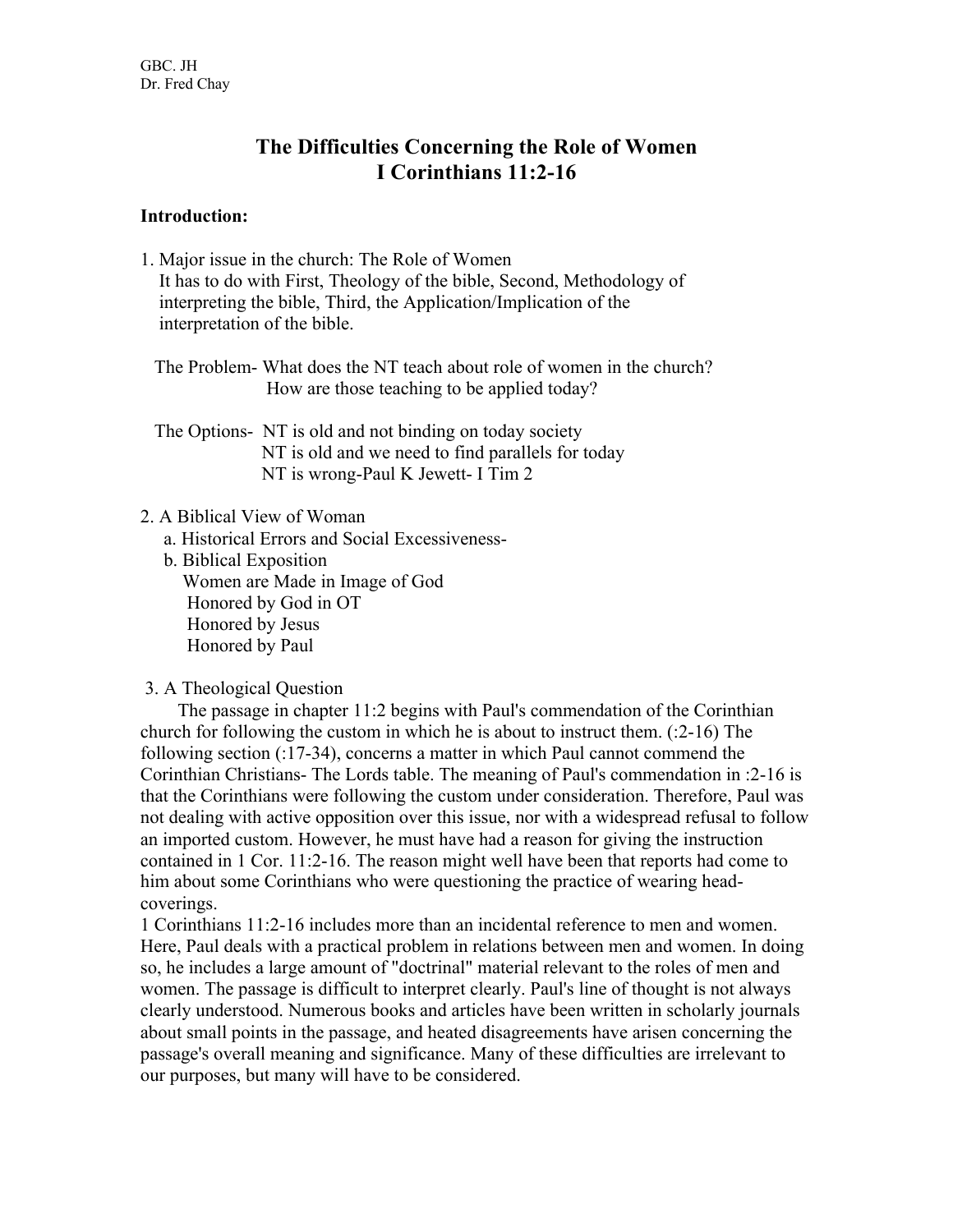Notice the Structural Form  $:2 \& 16$  inclusion- "custom in churches" ties together.

## **I. Paul Commends the Church for their general obedience to his example and teaching 11:2**

**II. Paul Criticizes the Churches for their lack of obedience concerning the role of women. :3-16**

 Women in the church are to wear a head covering that is designed to show submissiveness to men. The question is; Who, When, Where and Why?

**A**. The Head Covering is Designed to Show the Headship of the Man :3-6

 1. The focal point of I Cor 11:2-16 is the issue of head-covering for men and women.

While the specific issue of head-coverings is less important than the various considerations Paul introduces in the course of discussing it, the passage as a whole cannot be properly interpreted without an understanding of the focal issue. Judging from the passage as a whole, Paul is giving a concrete rule of order: In worship services, men should leave their heads uncovered, while women should wear something which covers their heads. The rule deals with both men and women.

- 2. Since more of the passage discusses head-coverings for women (vv. 13-15), the complaint Paul was addressing may have centered upon the part of the ruling that applied to women.
- 3. The rule probably applies specifically to worship services since the discussion centers on matters of communal worship.
- 4. The instruction is addressed to "woman "gunykos". The question is, Who does Paul have in mind?
- a. The Social Relationship
- b. The Spiritual Relationship
- 5. There is no exact parallel to Paul's instructions here in either the Jewish or the Greco-Roman sources of the time. a. Jewish Social Life Background
	- b. Greco-Roman background
	- c. Jewish Worship Custom

 Although Paul's instructions do not correspond to Greco-Roman customs, either for worship or for daily life situations, they may possibly correspond to Jewish worship customs as observed in the synagogue.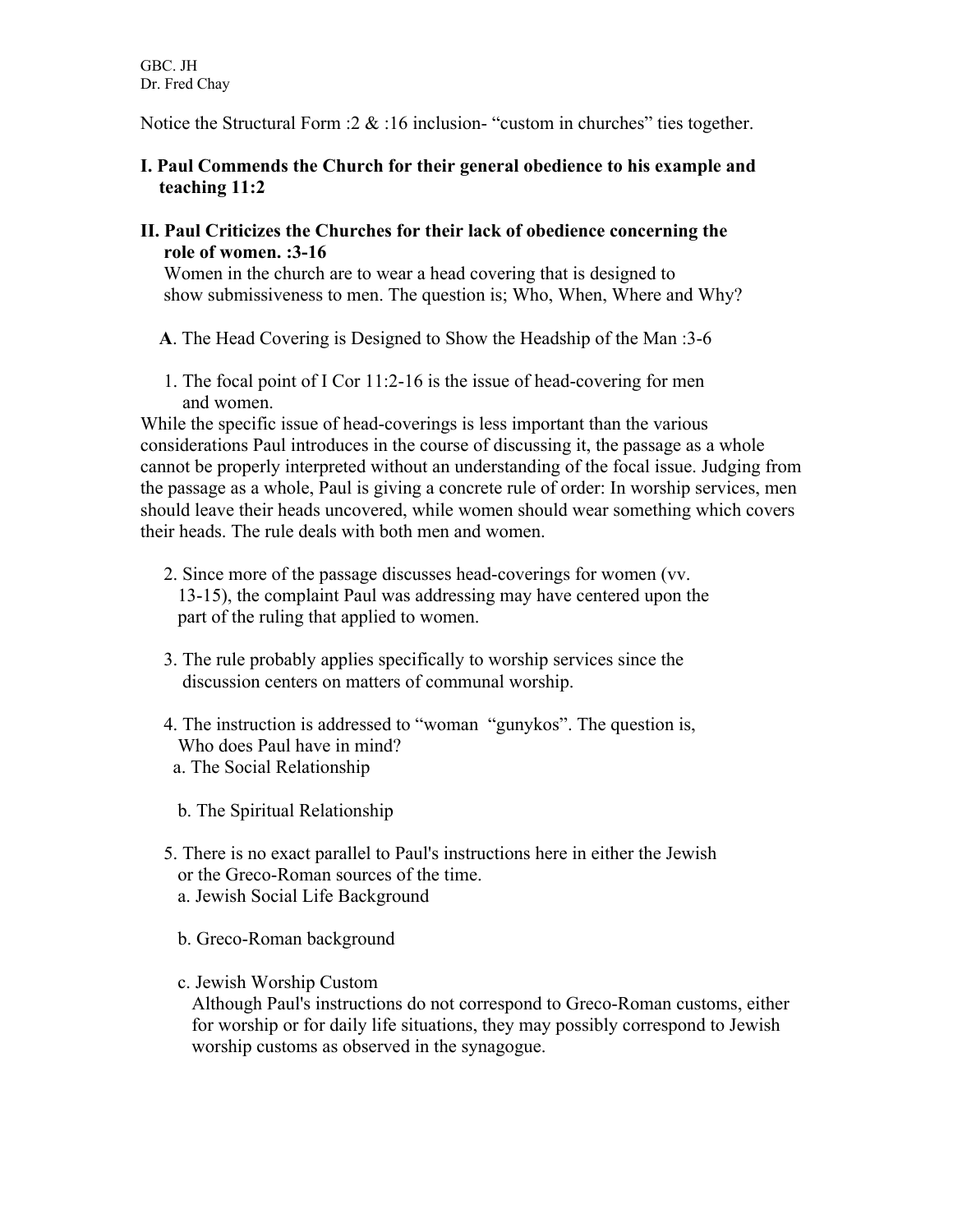- 6. Does Paul give permission for a woman who wears a head-covering to pray and offer prophecy in the church or is it simply acknowledging what was going on but not giving approval? See I Cor. 14:34 I Tim 2:9
- **B.** The Head covering Should be Worn Because of the Order of Creation, Nature and the Church Custom 7-16
	- 1. The Reason Concerning Creation :7-12 a. The Creation Order of Humankind :7-9
		- b. The Concern of the Angles :10
		- c. The Conclusion :11-12 Dependence

Interdependence

- 2. The Reason Concerning Nature :13-14
- 3. The Reason Concerning Church Custom :16

### Summary

 It seems impossible to completely determine the full cultural context of Paul's ruling. However, the context of the passage clearly indicates that Paul linked the practice of head-coverings with the order in men and women's relationships in the church. The woman should have her head covered because of her relationship to the man-her head. The head covering is an appropriate expression that she is under the man's authority. Similarly, the man should keep his head uncovered as an expression that he is under Christ. This is clear from Paul's grounding of the rule in the order of headship (v. 3), in Genesis 2, and in the precedence of man in creation (vv. 7-9)

However, it is not as clear why the presence and absence of a head-covering should be appropriate symbols for the man's and woman's relationship to their different heads. The appropriateness of these symbols may have been intuitively obvious to Paul, as vv. 13-15 might indicate. Perhaps they may have been part of the customs of the Christian community with enough authority that he could presume their appropriateness (as v. 16 might indicate). Nevertheless, it can be seen that, for Paul and the Corinthian Christians, the rule about head-covering expressed the roles of men and women.

Application/Implication Questions